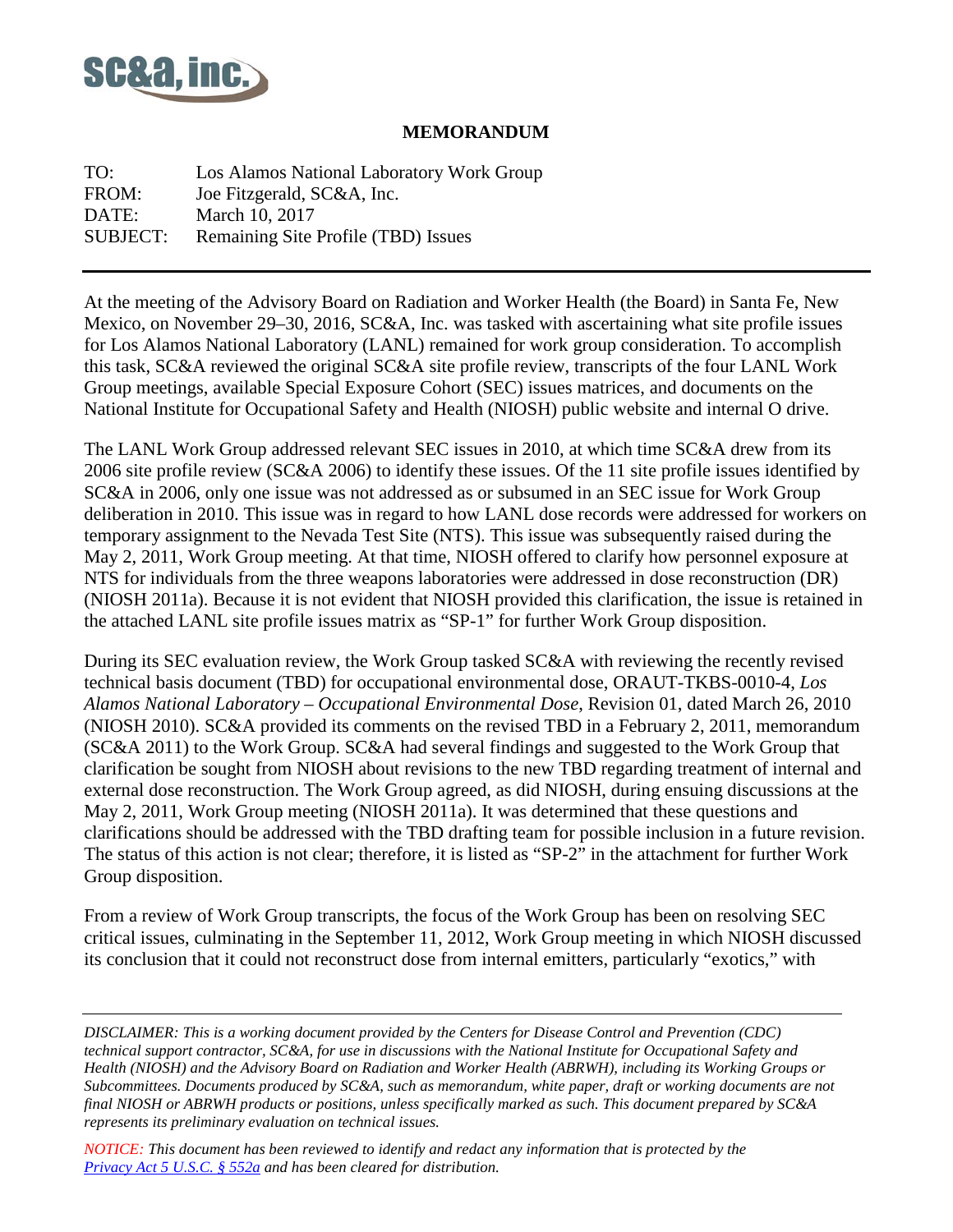sufficient accuracy for the SEC petition period of 1976–1995. The Work Group subsequently reviewed and agreed with this assessment, and the full Board recommended an SEC class for:

*All employees of the Department of Energy, its predecessor agencies, and their contractors and subcontractors who worked at the Los Alamos National Laboratory (LANL) in Los Alamos, New Mexico, from January 1, 1976, through December 31, 1995, for a number of work days aggregating at least 250 work days, occurring either solely under this employment, or in combination with work days within the parameters established for one or more other classes of employees included in the Special Exposure Cohort.* 

The LANL Work Group subsequently tasked SC&A with revising the standing SEC issues matrix to reflect outstanding issues and deliverables as of the final meeting (a conference call) on September 11, 2012. This December 2012 version (SC&A 2012a) outlined the following outstanding issues and deliverables (a summary follows).

#### **SEC (post-1995)**

# **1. LANL Capability to Monitor and Measure Mixed Fission and Activation Products**

Follow-up actions (e.g., modeling beryllium-7 and cesium-137 in vivo data) would be necessary if routine bioassay data were not available per the conclusions of the August 13, 2012, petition evaluation report (NIOSH 2012a)—that is, for the post-1995 period—and the originally proposed DR methods were to be pursued.

## **2. NIOSH's Assumption Regarding Intake Values for Exotic Radionuclides at LANL**

Follow-up actions—i.e., specifying an approach for using surrogate uranium and plutonium data—would be necessary if routine bioassay data were not available as indicated in the August 13, 2012, evaluation report (NIOSH 2012a) for the post-1995 period and, therefore, the originally proposed DR methods (surrogate use of uranium and plutonium data) were to be pursued. *Note: During the subsequent September 11, 2012, Work Group meeting, NIOSH indicated that this approach had proved infeasible.*

## **3. Completeness and Reliability of LANL In-Vitro and In-Vivo Data, and Adequacy of NIOSH Coworker Model (ORAUT-OTIB-0062 and ORAU-OTIB-0063)**

Further action is dependent on the disposition of 2012 matrix Items 1 and 2, above.

# **4. Feasibility of Dose Estimation for Neutron Exposure at LANL, Post-1975**

NIOSH will apply the 95th percentile of neutron/photon ratio distribution. No further action is necessary.

**5. Feasibility of Dose Estimation for Radiological Exposure Sources at Los Alamos Meson Physics Facility (LAMPF)/Los Alamos Neutron Science Center (LANSCE) (Exposure to Workers Adjacent to the Facility)**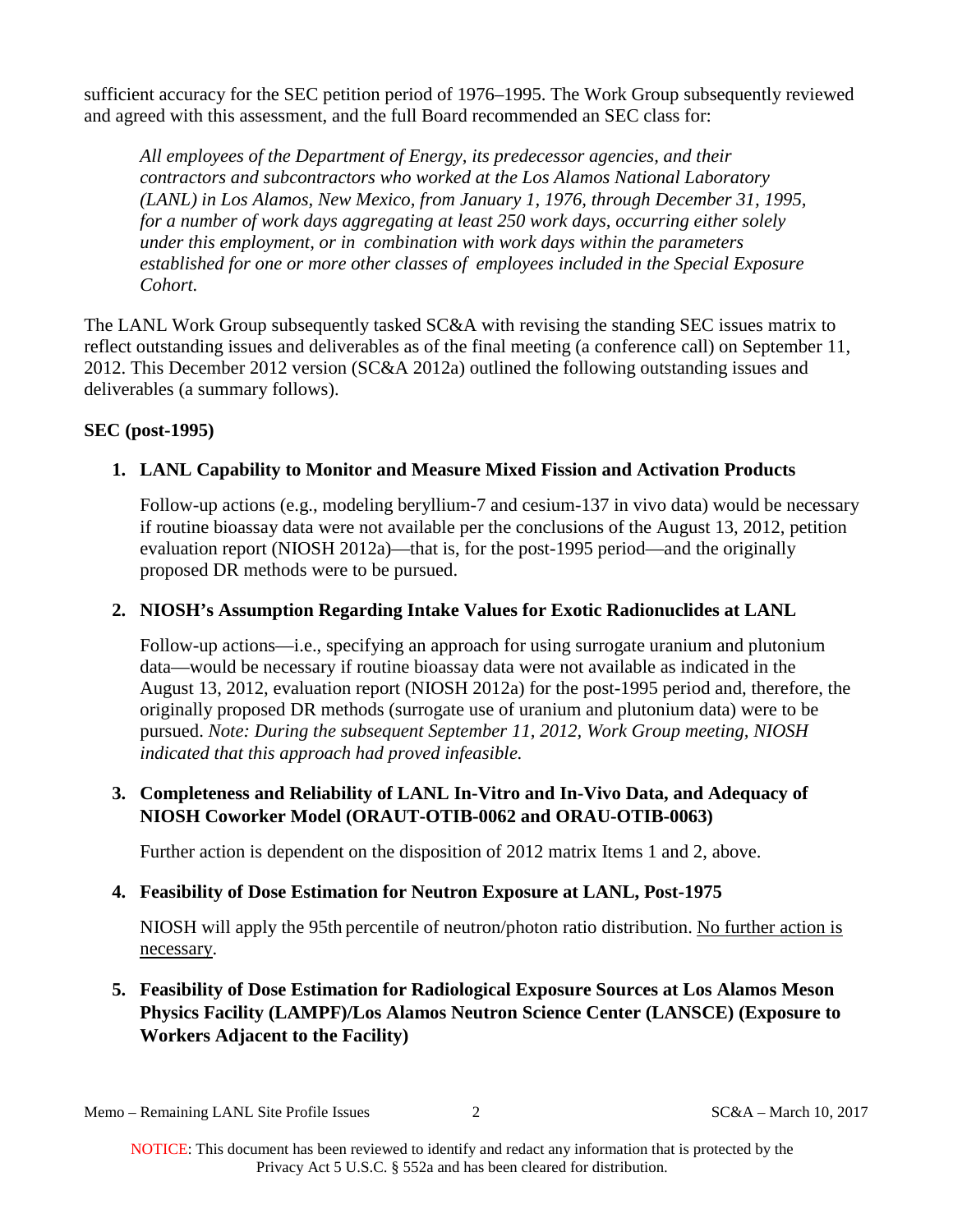SEC-00109, Revision 1, renders this issue moot, given that the SEC period has been extended through 1995, thereby encompassing the exposure period of concern.

NIOSH will develop an estimate of the tritium exposure to nearby workers from the LAMPF/LANSCE evaporation pond. No further action is necessary. (It is not clear whether NIOSH has provided this estimation; therefore, it is included in the attachment as "SP-3" for further disposition).

## **6. Radiation Exposure to Special Tritium Compounds**

Follow-up actions (i.e., follow-up on characterizing the source terms, the potential for exposure, and who would get assigned dose via ORAUT-OTIB-0066) would be necessary if routine bioassay data were not available for the post-1995 period, as indicated by the August 13, 2012, evaluation report (NIOSH 2012a), and the originally proposed DR methods were to be applied.

## **7. Unmonitored Exposure of Support Service Personnel**

NIOSH is to provide additional follow-up on the basis of the bioassay program for security guards and other support workers.

## **8. Petitioner Issues or Issues Raised during Work Group Meetings**

Firing Site: NIOSH will demonstrate that the coworker model will bound potential exposures from resuspension of uranium contamination at the firing sites and other "release sites."

Cerro Grande Fire: In its May 30, 2012, review (SC&A 2012b) of NIOSH's white paper on the Cerro Grande fire (NIOSH 2011b), SC&A indicated that it "*agrees that* [whether using averaging or maximum values for reported air sampling concentrations]*, the resulting dose estimates will be low; however, whether or not the dose is 'below the level regarded as significant'* [nominally, taken as 1 mrem per year, in past reviews] *as indicated on page 3 of the revised white paper is questionable. Can NIOSH clarify what level is regarded as 'significant,' and by whom on what basis?*" No NIOSH response to these clarifying questions is apparent.

Other Petitioner Issues: NIOSH should check various petitioner submissions to assure a response has been provided to all other issues.

As evident in this summary, the preceding SEC matrix issues encompass those that are of SEC significance post-1995 and those that the Work Group may ultimately judge to be of site profile significance upon further review and NIOSH response. Other than the one Work Group action on the LAMPF/LANSCE pond, SC&A has not attempted to discern whether the above SEC issues have been sufficiently resolved to be recommended as site profile issues. It would be appropriate for NIOSH to make such specific recommendations to the Work Group for the above action items in the context of its ongoing review of its post-1995 SEC evaluation position.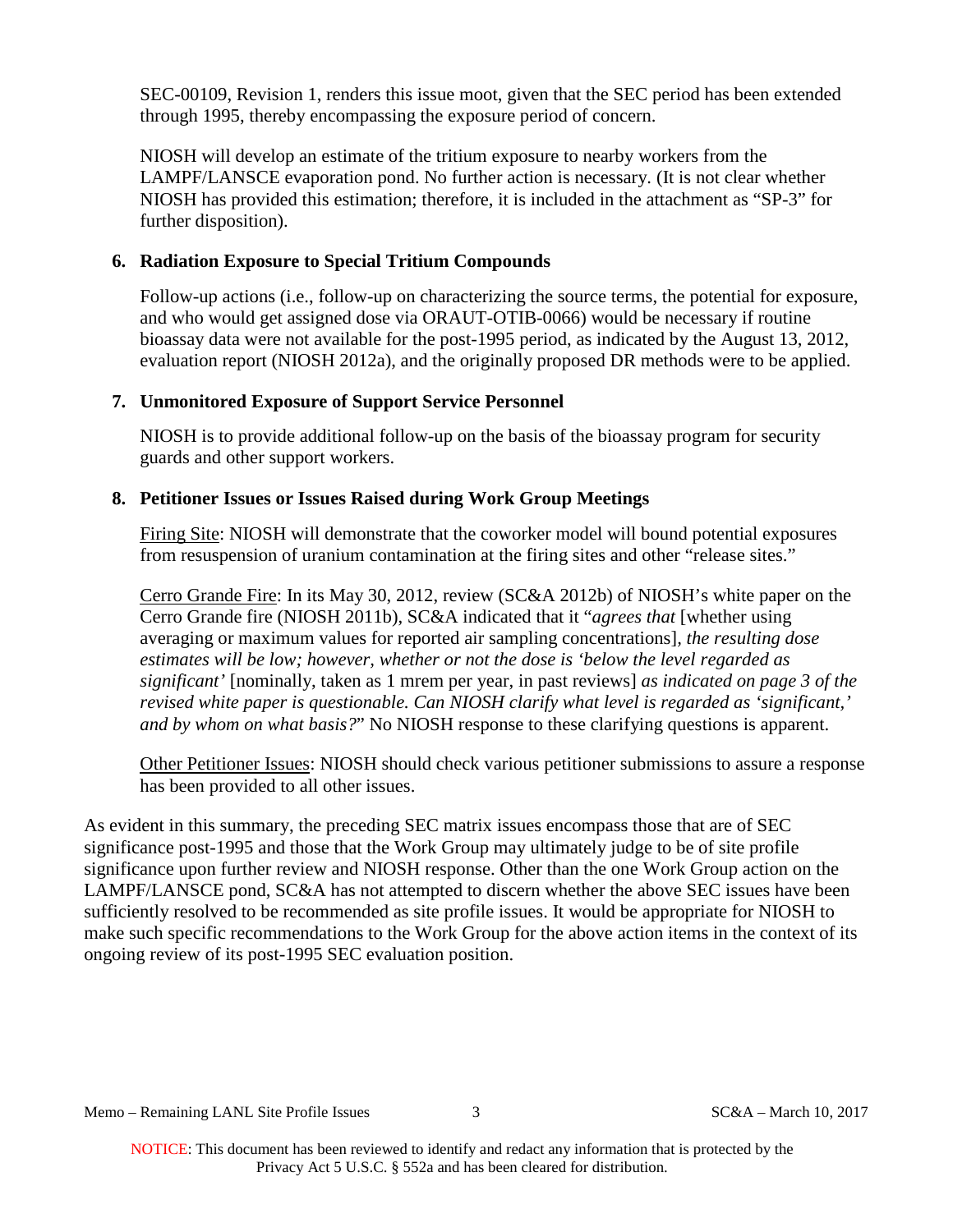### **References**

NIOSH 2004. *Los Alamos National Laboratory – Occupational Environmental Dose*, ORAUT-TKBS-0010-4, Revision 00, National Institute for Occupational Safety and Health, Cincinnati, Ohio. October 8, 2004.

NIOSH 2007. *Calculation of Dose from Intakes of Special Tritium Compounds*, ORAUT-OTIB-0066, Revision 00, National Institute for Occupational Safety and Health, Cincinnati, Ohio. April 26, 2007.

NIOSH 2009a. *Internal Dosimetry Coworker Data for Los Alamos National Laboratory*, ORAUT-OTIB-0062, Revision 00, National Institute for Occupational Safety and Health, Cincinnati, Ohio. October 15, 2009.

NIOSH 2009b. *Los Alamos National Laboratory Bioassay Repository Database*, ORAUT-OTIB-0063, Revision 00, National Institute for Occupational Safety and Health, Cincinnati, Ohio. August 24, 2009.

NIOSH 2010. *Los Alamos National Laboratory – Occupational Environmental Dose*, ORAUT-TKBS-0010-4, Revision 01, National Institute for Occupational Safety and Health, Cincinnati, Ohio. March 26, 2010.

NIOSH 2011a. Transcript of May 2, 2011, meeting of Los Alamos National Laboratory Work Group, Advisory Board on Radiation and Worker Health, pages. 324–325.

NIOSH 2011b. *Revision to Cerro Grande White Paper*, Revision 1, National Institute for Occupational Safety and Health, Cincinnati, Ohio. April 4, 2011.

NIOSH 2012a. *SEC Petition Evaluation Report – Petition SEC-00106*, Revision 1, National Institute for Occupational Safety and Health, Cincinnati, Ohio. August 13, 2012.

NIOSH 2012b. *Discussion Points for the ABRWH's Work Group on LANL*, Revision 0, National Institute for Occupational Safety and Health, Cincinnati, Ohio. April 6, 2012.

SC&A 2006. *Los Alamos National Laboratory Site Profile Review*, Sanford Cohen and Associates, Inc., Vienna, Virginia. August 28, 2006. [SRDB Ref. ID 46217]

SC&A 2011. Memorandum from Joe Fitzgerald, SC&A, to Los Alamos National Laboratory Work Group, "LANL Work Group – SC&A Action Items." February 2, 2011.

SC&A 2012a. *Draft LANL SEC Issues Matrix*, SC&A, Inc., Vienna, Virginia. December 2012.

SC&A 2012b. Memorandum from Joe Fitzgerald, SC&A, Inc., to Greg Macievic, NIOSH, and Los Alamos National Laboratory Work Group, "Comments Regarding Cerro Grande White Paper (Revision 01, April 4, 2011)." May 30, 2012.